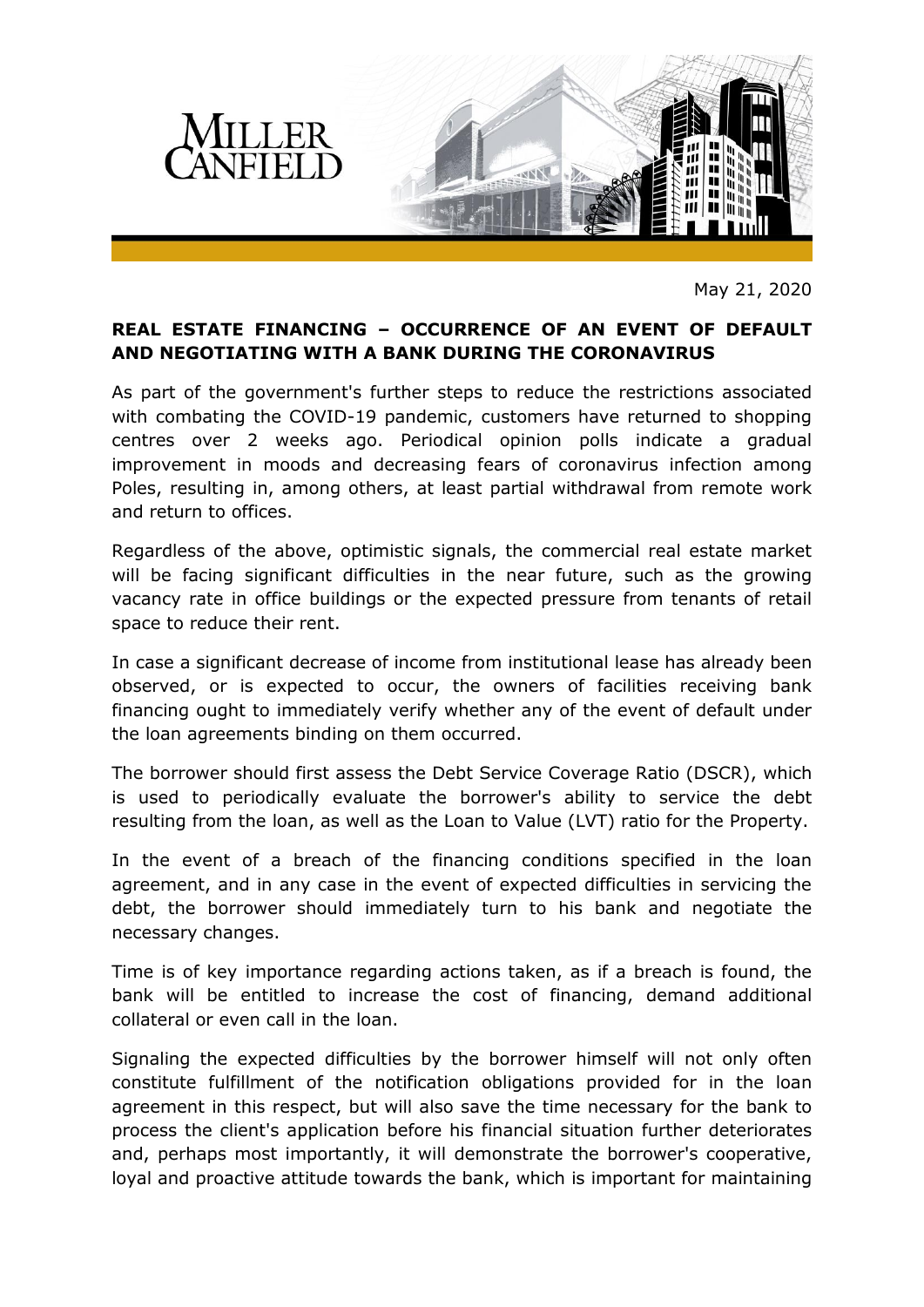

and strengthening mutual trust, especially important in the current extraordinary circumstances and which is likely to remain so in the near future.

The client having been properly prepared for negotiations with the bank may expect a temporary change to the financing conditions, involving not only easing the requirements for certain financial indicators of the project, but above all the implementation of payment holidays (which may take the form of temporary suspension of capital installments, or even capital and interest payments, depending on the circumstances of the case).

While considering the borrower's application, the bank is obliged to assess creditworthiness. Under the Banking Law, clients who are not creditworthy may only in exceptional cases be granted financing or change its parameters increasing bank's financial exposure. In such a case, a special collateral for the loan is required and, regardless of the above, also a presentation of an economic recovery scheme of the entity, the implementation of which will ensure the achievement of creditworthiness within a specified period, according to the bank's assessment.

The banking environment, financial supervision and ultimately the legislator recognized the potential complications associated with meeting the above strict requirements at a time of economic difficulties caused by the COVID-19 pandemic. Therefore, Article 31f was introduced to the Act on Special Solutions Related to the Prevention, Counteraction and Eradication of COVID-19, Other Infectious Diseases and Related Crises dated March 2, 2020 (Journal of Laws Items 374, 567 and 568). Its wording, introduced by the Act on Special Support Measures in Connection to the Spread of the SARS-CoV-2 Virus dated April 16, 2020, provides that in the event of declaring an epidemic emergency or a state of epidemic, **the bank may change conditions or dates of loan repayment specified in loan agreements of i.e. entrepreneurs, if: (i) the loan was granted before March 8, 2020 and (ii) such a change is justified by the assessment of the borrower's financial and economic situation performed by the bank no earlier than on September 30, 2019**. Hence, data on the financial standing of an entrepreneur from the period before the introduction of restrictions related to combating the COVID-19 pandemic is considered sufficient for the assessment of creditworthiness, thus omitting in certain cases the current (often significantly worse) financial and economic situation of entrepreneurs.

Moreover, with regard to entrepreneurs who do not meet the criteria described above (in particular those for which the banks did not carry out the assessment referred to above in the period after September 30, 2019), the Polish Financial Supervision Authority (KNF) in its positions dated March 31, 2020 and April 8, 2020, issued as part of the Supervisory Pulses Package, has proposed as the